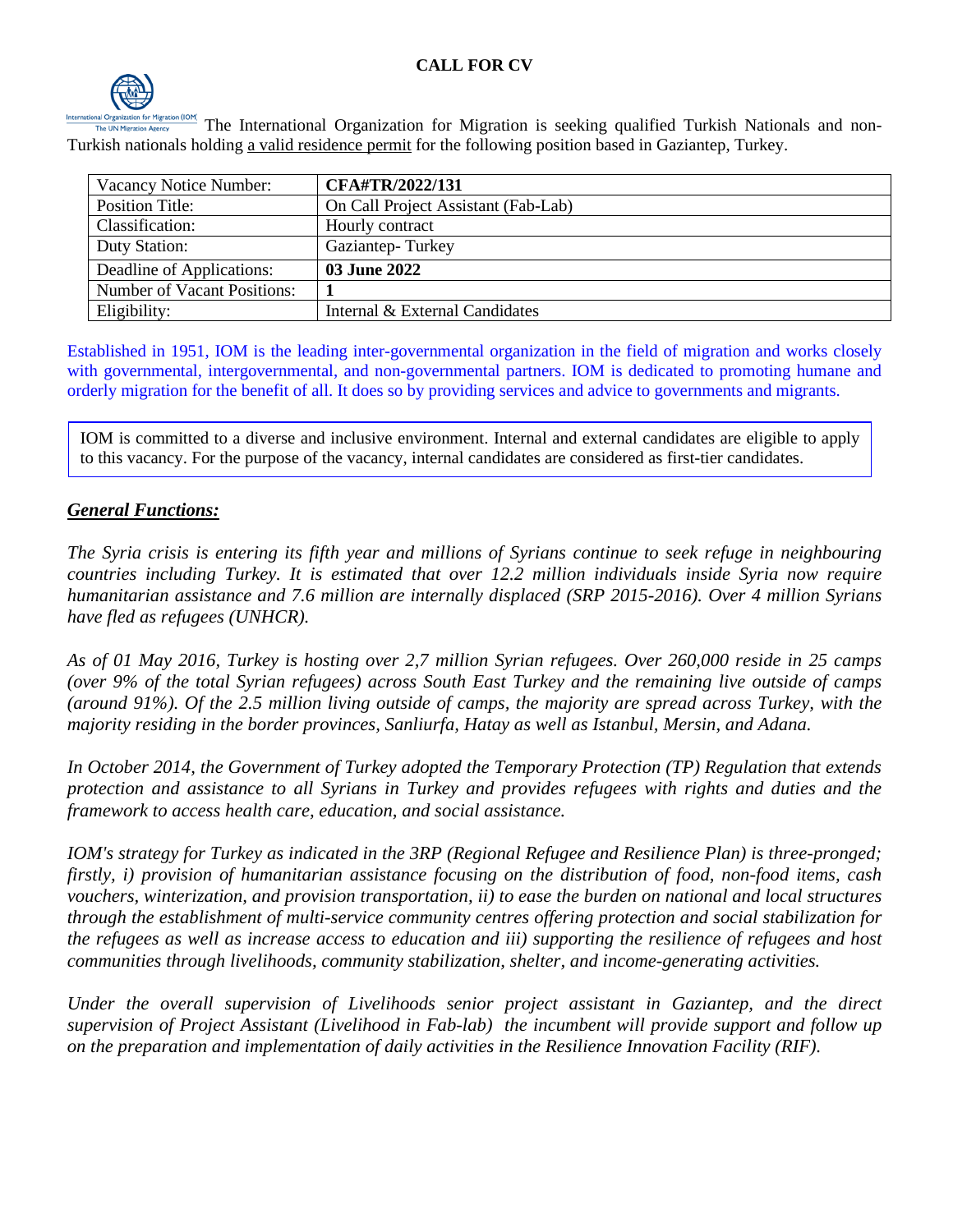### **Major Duties and Responsibilities**:

- 1. Support the Resilience and innovation team in the implementation of all activities at the RIF.
- 2. Assisting any kind of assessment (beneficiary, needs,.) using the required tools to collect data.
- 3. Assist the livelihood project assistant at the Fab-Lab during the conduction of training such as BDS (business development services) training sessions and get in touch with the beneficiaries for any kind of follow-up in close coordination with the Fab-lab technical team.
- 4. Support the RIF team to facilitate individual beneficiary interviews and data collection for business plan forms.
- 5. Help to organize crowd control during IOM activities at the Resilience innovation facility.
- 6. Assist the RIF Team in performing information provision sessions for the visitors at the Fab-lab.
- 7. Perform informal translations as required and needed.
- 8. Provide support in data entry and data collection using MS office applications such as excel or any related software application.
- 9. Perform such other duties as may be assigned

# **Required Qualifications:**

# **Education:**

- University degree in Business Administration, Social Science, Information Management, or in a related field from an accredited academic institution, with one of relevant professional experience; or;
- Completed High school degree from an accredited academic institution, with two years of relevant professional experience.

# **Experience:**

- Previous experience in data collection and crowd control or relevant field experience.
- Previous experience using Microsoft Office applications such as Word, Excel, etc.
- Proven ability to communicate effectively with beneficiaries.
- Ability to set priorities and undertake new tasks quickly.
- Intercultural understanding, sensitivity, and adaptability.
- Ability to manage self under pressure and stress, and maintain ethical and professional conduct;
- Strives to achieve high-quality work and outcomes; analyses and finds creative solutions to problems.

# **Languages:**

- Fluency in **Turkish** and **English** i**s** required.
- Working knowledge of **Arabic** is advantageous

### **Required Competencies**

The incumbent is expected to demonstrate the following values and competencies:

### **Values**

• Inclusion and respect for diversity: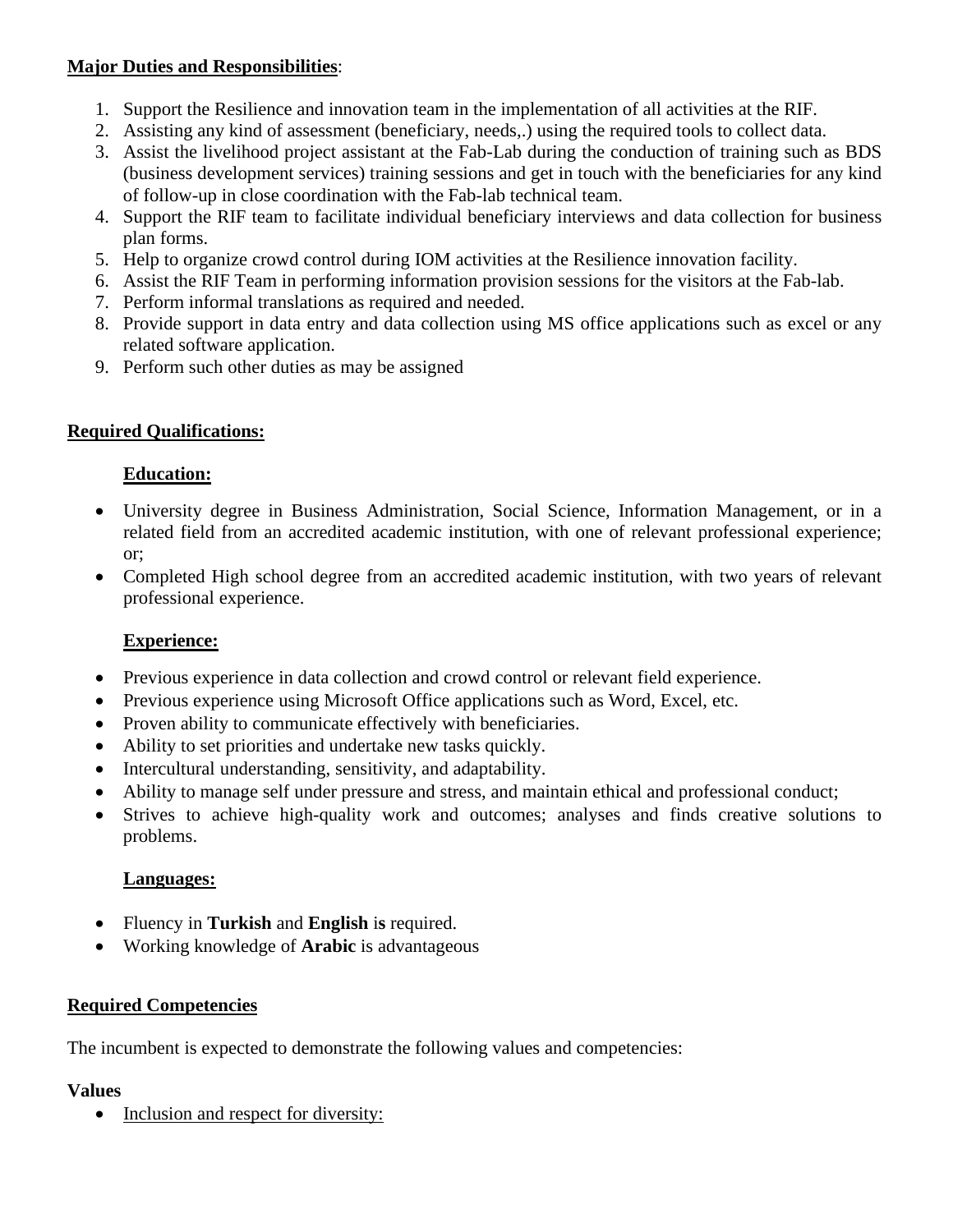Shows respect and sensitivity towards gender, culture, ethnicity, religion, sexual orientation, political conviction and other differences.

• Encourages the inclusion of all team members and stakeholders while demonstrating the ability to work constructively with people with different backgrounds and orientations.

• Promotes the benefits of diversity; values diverse points of view and demonstrate this in daily work and decision making.

• Challenges prejudice, biases and intolerance in the workplace.

• Integrity and transparency:

Upholds and promotes the Standards of Conduct and Unified Staff Regulations and Rules.

• Delivers on commitments; manages the organization's resources reliably and sustainably.

• Embraces and encourages transparency, balancing this with the need for discretion and confidentiality as appropriate.

• Maintains impartiality and takes prompt action in cases of unprofessional or unethical behaviour.

• Does not abuse one's position and acts without consideration of personal gain. Is motivated by professional rather than personal concerns.

• Professionalism:

Demonstrates professional competence and mastery of subject matter and willingness to improve knowledge and skills.

- Seeks to raise professional standards in self and others through daily work and activities.
- Adapts quickly to change and is decisive and versatile in face of uncertainty.

• Shows self-control and persistence when faced with difficult problems and remains calm in stressful situations.

• Is conscientious and efficient in meeting commitments, observing deadlines and achieving results.

#### **Core Competencies** – behavioural indicators *level 1*

• Teamwork: Establishes strong relationships with colleagues and partners; relates well to people at all levels.

• Is fully aware of the team purpose, respects and understands individual and collective responsibilities.

• Willingly puts in extra effort without being asked and adopts a "hands-on" approach whenever necessary to achieve team objectives.

• Coordinates own work with that of the team to meet agreed priorities and deadlines.

• Delivering Results:

•Produces quality results and provides quality services to clients.

- Meets goals and timelines for delivery of products or services.
- Manages time and resources efficiently, monitoring progress and making adjustments as necessary.
- Shows understanding of own role and responsibilities in relation to expected results.
- Managing and sharing knowledge:

•Keeps abreast of new developments in own field of competence and creates opportunities for knowledge management initiatives.

• Shares knowledge and learning willingly, and proactively seeks to learn from the experiences of others.

• Puts new learning into practice and draws on diverse sources of ideas and inspiration.

• Contributes to the identification of improvements to work processes and assists in implementing them.

• Accountability:

•Accepts personal responsibility for quality and timeliness of work.